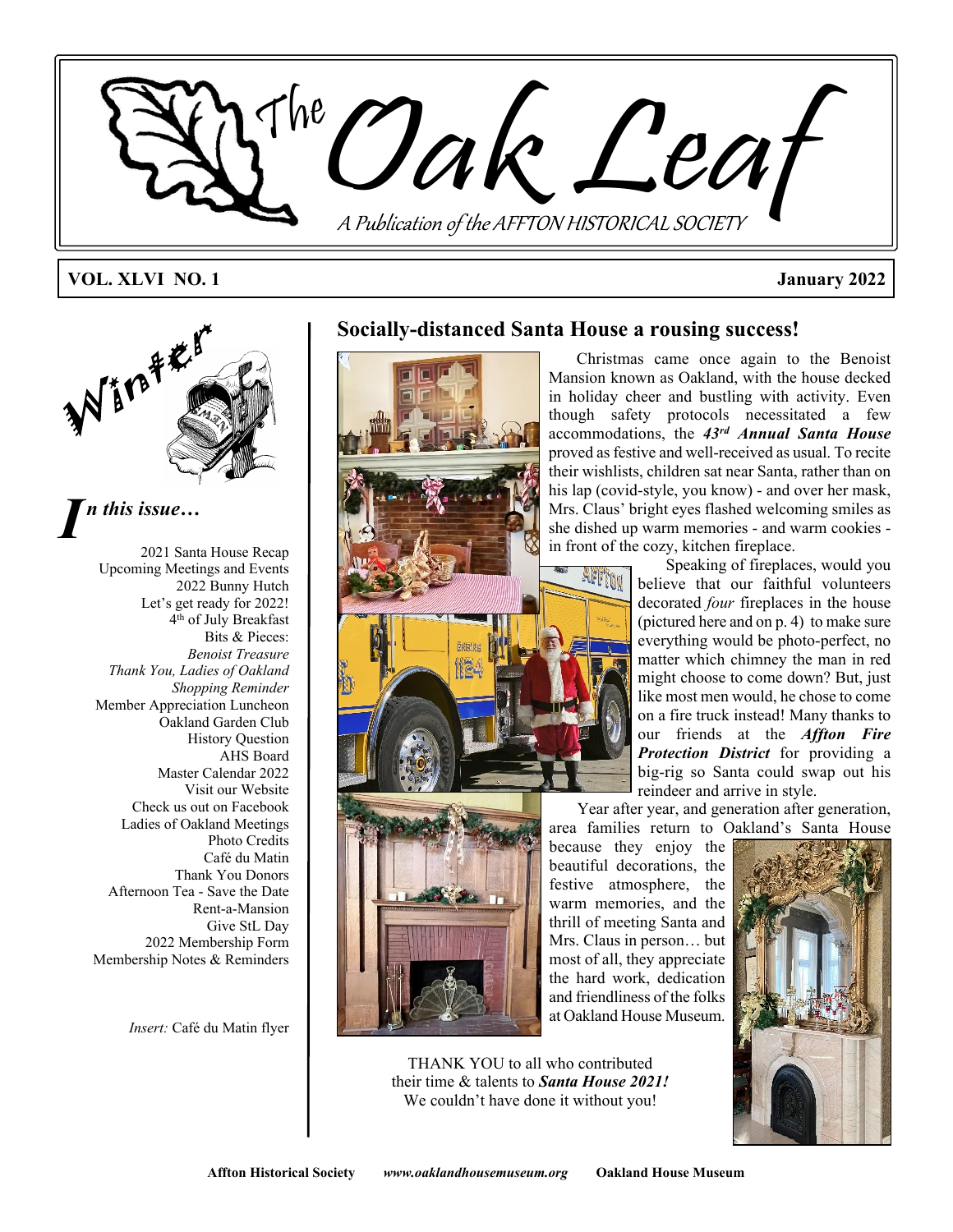# *MARK YOUR CALENDARS!! Dates are set for a fun and eventful 2022…*

## **AHS Membership Meetings**

*Spring - Sunday, April 24, 2022 Pot Luck Lunch 12:30 p.m. Meeting 1:30-3:30 p.m.* **Program: To Be Announced**

*Fall - Sunday, October 23, 2022*

*Pot Luck Lunch 12:30 p.m. Meeting 1:30-3:30 p.m.* **Program: To Be Announced**

Bring your favorite dish and enjoy the company of other Society members for a pot luck luncheon, with drinks and desserts provided. A business meeting and an entertaining program will follow the luncheon.

#### **2022 Open Luncheons**

| Tuesday, April 26          | Thursday, August 11            |
|----------------------------|--------------------------------|
| Tuesday, May 10            | <b>Wednesday, September 21</b> |
| Thursday, June 23          | <b>Thursday, October 13</b>    |
| <b>Wednesday</b> , July 27 | <b>Thursday, November 3</b>    |

These luncheons are open to the public, so come alone, bring a guest, or put together a group. What a delightful way to spend the afternoon with special friends! The Ladies of Oakland serve groups of 15-56. House tours, given by a docent in period dress, are at 11:00 a.m., followed by lunch at noon. The cost is \$22.00 per person. Please make reservations 2 weeks in advance by calling Jean McDaniel at (314) 821-7166.

*Please note: Private Luncheons can be booked for groups of 15-56. Call Jean McDaniel at (314) 821-7166 to reserve a date for your next group get-together.*  $\vert$   $\vert$  **Volunteers Needed:** 

# **Open Houses for 2022**

Beautiful Oakland House will be open to the public on the following Sundays from 2:00 p.m. to 4:00 p.m. *May 15 ~ June 19 ~ July 17*

*August 21 ~ September 18 ~ October 16* Free to members \$10.00 for the general public

# **2022 Bunny Hutch**

For a hoppin' good time, gather the little ones and hop on over to Oakland's Bunny Hutch! Now in its 26<sup>th</sup> year, Bunny Hutch is a much-anticipated spring treat… and it's bound to be an even bigger hit this year as we look for safe ways to come out of hibernation and shake off the winter doldrums.

The event will feature an outdoor Easter egg hunt and story time with the Story Lady, as well as the chance for children to visit the Easter Bunny and pet a live rabbit. Each child will make a "bunny bag" and enjoy a treat. Don't forget your camera!

# *Two Fun-Filled Weekends Saturday, April 2 & Sunday, April 3 Saturday, April 9 & Sunday, April 10*

Hours: 11:00 a.m. - 3:00 p.m.

#### **No Reservations Required**

Watch for details on our website: *www.oaklandhousemuseum.org*

#### **Admission: \$6.00 per person**

*Digital online payment preferred Payment at the door - cash, check or Stripe*

For more information, contact: **Joan Komlos (314) 496-6225**

Or visit our website: *www.oaklandhousemuseum.org*

**Bunny Hutch Decorating -** *Saturday, March 26* Start 9:00 a.m. - Work until finished - Lunch will be served

**Decoration Take-Down -** *Sunday, April 10* Start 3:00 p.m. after Bunny Hutch - Work until finished If you have questions, or for more information, contact: Nancy Herndon-Ulrich at (314) 814-4983

*Your Help Needed! Let's spruce up, clean up & get organized to make this the best year ever!*

### **Docent Meeting**

*Sunday, March 6, 2022 - 1:30 p.m. - Oakland House* For current docents, or for those interested in becoming one. For more information, call Shirley Brinker (314) 631-8507.

# **Kitchen Volunteers Meeting**

*Tuesday, March 8, 2022 - 9:00 a.m.* A meeting has been called for all current and future Kitchen Ladies who serve the luncheons at Oakland. We're always looking for new members, so please come if you would like to volunteer. For more information, call Lucy Johnson (314) 843-6346.

# **Event Volunteer Meeting**

*Sunday, March 6, 2022 - 2:00 p.m. - Oakland House* Please come if interested in helping with weddings, receptions or other events held at the House. For more information, call Rosie Miller (314) 892-3474.

# **Oakland House Yard Clean-Up**

*Saturday, April 23, 2022 - 9:00 a.m. - 4:00 p.m.* Please bring your own rake or other yard equipment and help us spruce up the grounds. Lunch will be served. For further information, contact Rosie Miller (314) 892-3474.



#### **BACK BY POPULAR DEMAND: Mark Your Calendars! AHS 4th of July Breakfast Buffet ~** *Monday, July 4, 2022* **~ 10:00 a.m. - 1:00 p.m.** Country Style Breakfast Buffet  $\sim$  Entertainment  $\sim$  50/50 Drawing  $\sim$  Tours of Oakland House



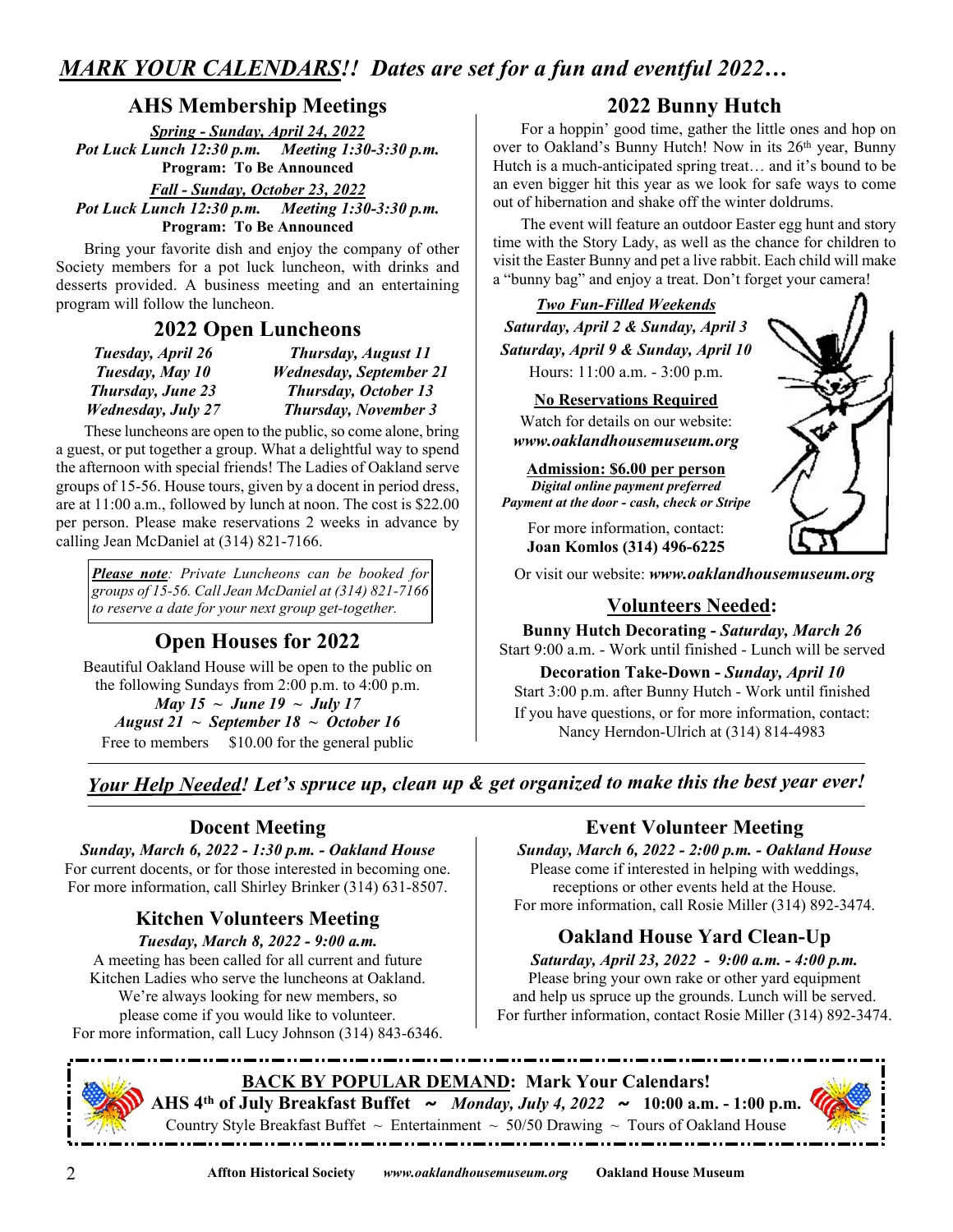# $B$ its & Rieces

#### **NEWLY ACQUIRED BENOIST TREASURE**

A lovely Victorian papier-mâché lacquered sewing box, with inlaid mother-of-pearl (pictured at right), is believed to have belonged to *Helen Amanda Benoist Carton*. Helen Amanda was the second daughter of *Louis A. and Sarah Elizabeth Benoist.* It seemed that the natural place for this beautiful box should be back on a dresser in our Rose Room, just four feet away from her son, *Benoist Carton's* portrait.

This ornate piece of Benoist history was generously donated by *A. Charles Hiemenz III* (the great-great grandson of Helen Amanda Benoist Carton) in memory of his grandmother, *Julia Fay Carton Donovan* (the granddaughter of Helen Amanda Benoist Carton).



#### **THE LADIES OF OAKLAND DO IT AGAIN!**

AHS offers a great big "THANK YOU" to the *Ladies of Oakland*. The Ladies presented the *Affton Historical Society* with a check for *\$4,464.76,* the result of many successful events and long hours of volunteer work in 2021. So many give selflessly of time and talents. We appreciate your open hearts and helping hands, and look forward to working with you again in 2022!

#### **YEAR-ROUND SHOPPING REMINDER**

Any time you shop on **Amazon.com**, remember to direct a portion of your purchase to AHS. It's easy. Just sign on at *smile.amazon.com* and register to make Affton Historical Society your charity of choice. Then, every time you shop, be sure to sign in through *smile.amazon.com.* Amazon will donate 0.5% of your eligible AmazonSmile

**Do you LIKE flowers?**

 **Do you LIKE being outdoors? Do you LIKE digging in the dirt?** *Then we'd LIKE you to join the*

purchases to AHS. AmazonSmile is the same Amazon you already know, with the same products, prices and service - but with the added benefit of helping charitable organizations. Support AHS by starting your online shopping at *smile.amazon.com.*



at 9:00 a.m. beginning May 2nd , weather permitting.

*Oakland Garden Club!* We'd love to have your help in keeping the Oakland grounds beautiful. We garden on Mondays

If interested, or for more information,

call Rosie at (314) 892-3474.

**We love our members!** Please plan to attend our annual **Member Appreciation Luncheon**

> *Wednesday, April 13, 2022 11:30 am - 1:30 pm Rich & Charlie's 9942 Watson Road*

AHS will host this luncheon at no cost to members.

To RSVP, or for more information, contact Joan Komlos at (314) 496-6225.

# **??? History Question ???**

*October History Question:* How many windows are in Oakland House? *Answer*: 34 windows!!

*History Question for January:* The Benoist family plot in Calvary Cemetery is unusual - what is its shape?

If you think you know the answer, contact *Nancy Herndon-Ulrich at (314) 814-4983 or historicdzn@aol.com*



#### **Executive Board**

**Nancy Herndon-Ulrich** *President*

> **Becky Cox** *Vice President*

**Mary Jane Autry** *Treasurer*

**Tracy Coleman** *Recording Secretary*

**Darryl Eaves** *Corresponding Secretary*

> **Nancy Harmon** *President Ladies of Oakland*

**2022 Board of Directors**

**Bert Barry Barnes Bradshaw Shirley Brinker Ingrid Giddings Mary Kirschman Joan Komlos Steve Slayden Phillip Tafra**

**Pam Danklef** *Membership Chair*

**Rosie Miller** *Event Coordinator*

**Mary Kirschman** *Publicity Chair*

**Patti Behlmann** *Oak Leaf Editor*

*The Board meets at Oakland House at 7:00 p.m. on the 2nd Thursday of each month from January through November.*

**Members are welcome!**

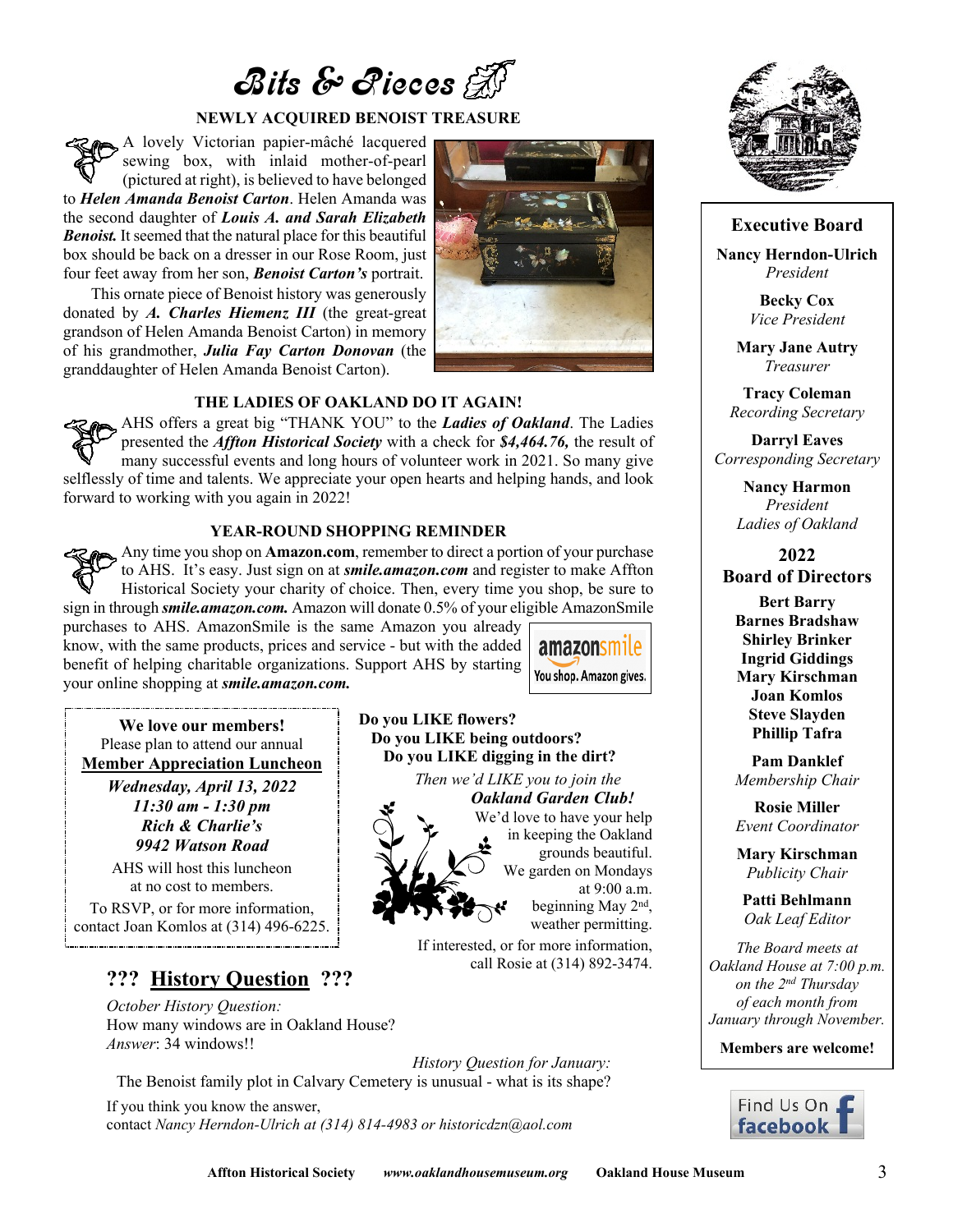# **Affton Historical Society MASTER CALENDAR of EVENTS FOR 2022**

A few members have requested that we publish a listing of all AHS events for the year in chronological order. Here is the result, ready to clip and post on your bulletin board or refrigerator. We hope you find it helpful.

#### **February**

**10 -** Board Meeting - 7 pm

#### **March**

χ

- **5 -** Café du Matin (Morning Coffee) 10 am
- **6** Docent Meeting 1:30 pm
- **6** Event Volunteer Meeting 2 pm
- **8 -** Kitchen Volunteers Meeting 9 am
- **10 -** Board Meeting 7 pm
- **15 -** Ladies of Oakland Meeting 1 pm
- **26 -** Bunny Hutch Decorating 9 am

### **April**

- **2 & 3** Bunny Hutch 11 am 3 pm
- **9 & 10** Bunny Hutch 11 am 3 pm
- **10** Take down Bunny Hutch Items 3 pm
- **13** Member Appreciation Luncheon 11:30 am
- **14 -** Board Meeting 7 pm
- **19 -** Ladies of Oakland Meeting 1 pm
- **23 -** Spring Yard Clean-Up Day 9 am
- **24** AHS Membership Meeting Lunch 12:30 pm, Meeting 1:30 pm - 3:30 pm **26** - Open Luncheon - Tour 11 am - Lunch 12 noon

#### **May**

- **10 -** Open Luncheon Tour 11 am Lunch 12 noon
- **12 -** Board Meeting 7 pm
- **15** Sunday Open House 2 pm 4 pm
- **17 -** Ladies of Oakland Meeting 1 pm

#### **June**

- **9 -** Board Meeting 7 pm
- **19 -** Sunday Open House 2 pm 4 pm
- **21 -** Ladies of Oakland Meeting 12 noon Salad Luncheon (note earlier time)
- **23 -** Open Luncheon Tour 11 am Lunch 12 noon

### **July**

- **4 -** Independence Day Breakfast 10 am 1 pm
- **14 -** Board Meeting 7 pm
- **17 -** Sunday Open House 2 pm 4 pm
- **19 -** Ladies of Oakland Meeting 1 pm
- **27 -** Open Luncheon Tour 11 am Lunch 12 noon

#### **August**

- **11 -** Open Luncheon Tour 11 am Lunch 12 noon
- **11 -** Board Meeting 7 pm
- **16 -** Ladies of Oakland Meeting 1 pm
- **21 -** Sunday Open House 2 pm 4 pm



#### **October**

**13 -** Open Luncheon - Tour 11 am - Lunch 12 noon **13 -** Board Meeting - 7 pm **16 -** Sunday Open House - 2 pm - 4 pm **18 -** Ladies of Oakland Meeting - 1 pm **23 -** AHS Membership Meeting Lunch 12:30 pm, Meeting 1:30 pm - 3:30 pm

#### **November**

 **3 -** Open Luncheon - Tour 11 am - Lunch 12 noon **10 -** Board Meeting - 7 pm **12 -** Fall Yard Clean-Up Day - 9 am **15 -** Ladies of Oakland Meeting - 1 pm **19** - Santa House Decorating - 9 am

#### **December**

 $\bar{\mathbf{x}}$ 

**3 & 4 -** Santa House - 11 am - 3 pm

- **7, 8 & 9 -** Santa House 9 am 1 pm
- **10 & 11 -** Santa House 11 am 3 pm
- **17 -** Members Christmas Party 1:30 pm 3:30 pm



**To keep up with what's happening, VISIT US at** *www.oaklandhousemuseum.org*

*Also,*  $\begin{bmatrix} \text{Find } \text{Us } \text{On} \\ \text{facebook} \end{bmatrix}$  at "The Oakland House Museum"

 *https://www.facebook.com/The-Oakland-House-Museum-213604058674332/*

X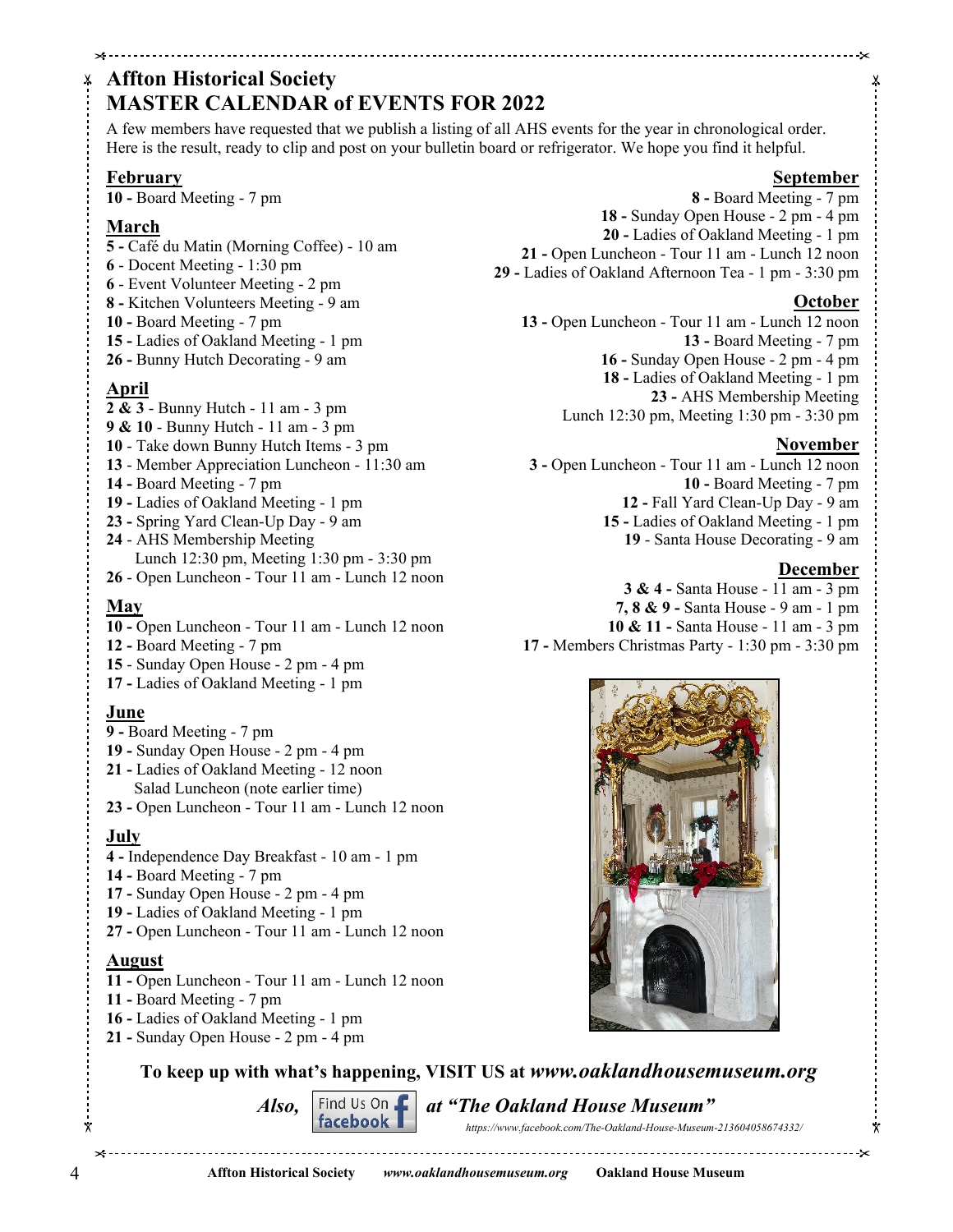# *Ladies of Oakland Meetings*

The Ladies of Oakland meet at 1:00 p.m. on the third Tuesday, from March through November. Refreshments are served, and there is always an interesting speaker or other entertainment.

*March 15, 2022 - 1:00 p.m.* Doug Schneider - "The World Beneath St. Louis"

*April 19, 2022 - 1:00 p.m.* Molly Butterworth - "Trains & Trolleys"

> *May 17, 2022 - 1:00 p.m.* Ethel Cobb - "Minnie Pearl"

*June 21, 2022 - 12:00 noon* Salad Luncheon (note earlier time) Bring your favorite salad or finger food Dan Fuller - "Noteworthy & Notorious Women"

> *July 19, 2022 - 1:00 p.m.* Entertainment - TBD

*August 16, 2022 - 1:00 p.m.* Entertainment - TBD

*September 20, 2022 - 1:00 p.m.* Entertainment - TBD

*October 18, 2022 - 1:00 p.m.* Doug Schneider - "Haunted Places in St. Louis"

> *November 15, 2022 - 1:00 p.m.* Entertainment - TBD

*Fun for everyone! Hope to see you there! Nancy Harmon, President, Ladies of Oakland*

*Thank you to"Shutterbug"* Nancy Herndon Ulrich *who provided photos for this issue.*



*Café du Matin (Morning Coffee) - COVID Style*

# *Saturday, March 5, 2022 ~ 10:00 a.m.*

You won't want to miss this delightful morning of coffee, tea, *les pâtisseries* and good company presented by the Ladies of Oakland! Our informative program will be:

> Author *Valerie Battle Kienzle* presenting her book:

#### *Ready to Wear: A History of the Footwear and Garment Industries in St. Louis*

Due to ongoing COVID concerns, we will practice social distancing, masks will be required and hand sanitizer will be available.

The cost is \$18.00 per person. Reservations are required, and are on a "first-come, first-served" basis, so don't delay. For more information, see the insert in this newsletter or contact Pam Danklef at (314) 842-0149, (314) 503-6401 or jpdanklef@aol.com.

# **Your financial support is greatly appreciated!**

#### *Many Thanks to deSmet Level Donors:*

Dudley & Nancy Baker • Patti & Dan Behlmann Patrick Bellinger • Peter Benoist • Jerriann Blassie Barb Cook • Mary DeMierre • Sheila Garavaglia Christopher Hiemenz • Christy Franchot James Alvera Kriegshauser • Margaret Marnati Carol Ann Miller • Gordon & Amelia Oppelt Carol Schmieder • Trudy Seise • Frank Ziegler

#### *Special Thanks to Barnett Level Donors:*

Walter Benoist • Pierre & Kathleen Benoist Ray & Shirley Brinker • Peter & Leslie Clifford Don & Joan Harbaugh • Nancy Herndon-Ulrich A. Charles & Mimi Hiemenz • Joan Landholt Jean McDaniel • Rosie Miller Gregory & Elizabeth Savel Anita Seigmund & Nancy Suelflow

*Extra-Special Thanks to Chopin Level Donor:*

Joan Komlos

*Super-Special Thanks to Sarah Wilson Benoist Level Donors:*

Gray Benoist • Abigail Lambert • Eugenia Thoma





This May, AHS will be listed as a registered non-profit organization for the 9th Annual *Give STL Day*. Please keep us in mind for your 2022 charitable giving plans. Watch for details in the April *Oak Leaf.*